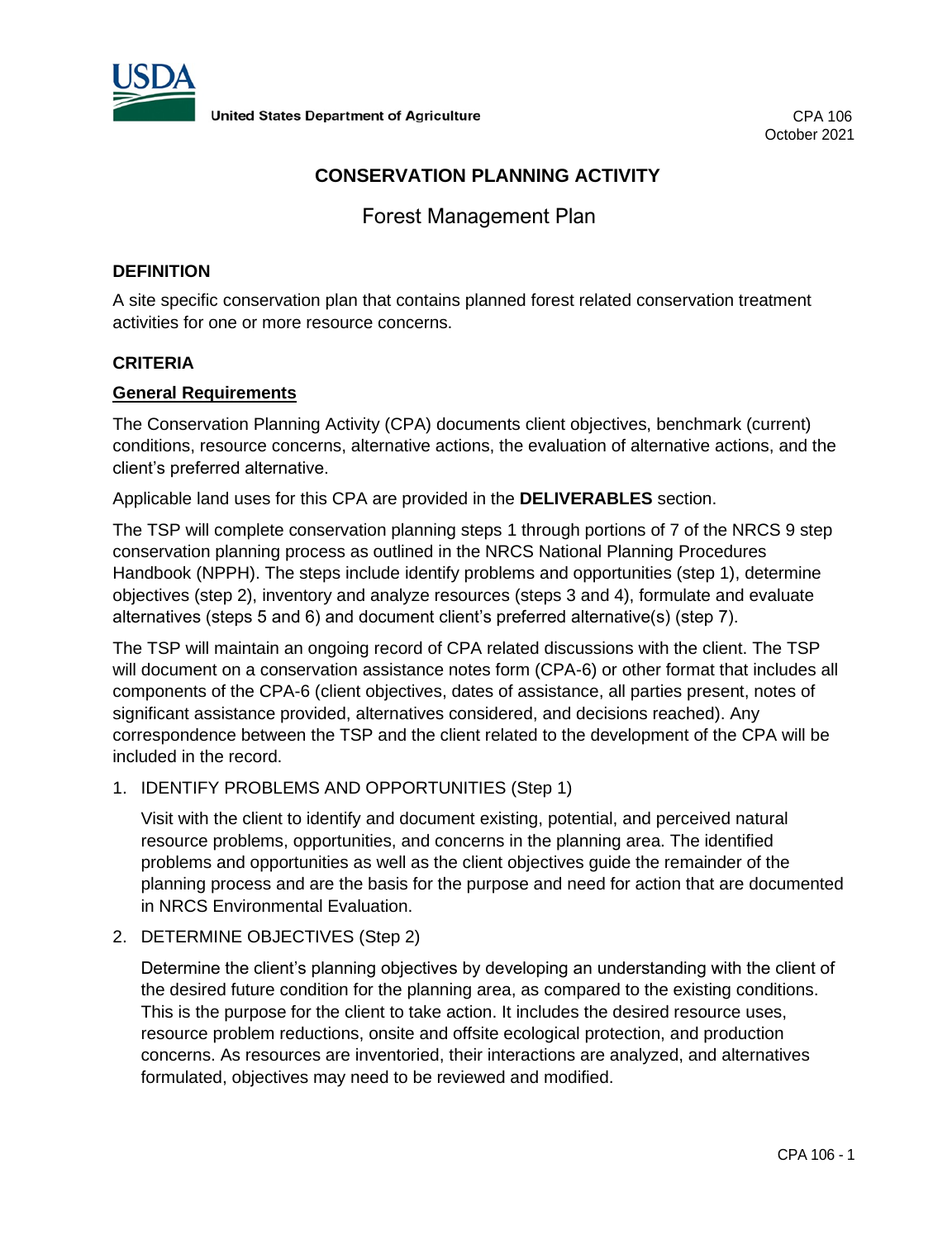### 3. INVENTORY RESOURCES (Step 3)

The resource inventory documents benchmark (current) conditions of natural resources in the CPA planning area. The specific inventory documentation requirements and resource concerns to be evaluated are provided in the **DELIVERABLES** section. Inventory documentation required may include such items as:

- Current agricultural or forestry practices and management activities,
- Environmentally sensitive areas (e.g., wetlands, sinkholes, wellheads, gullies, ditches, etc.),
- Soils, climate, topography,
- Equipment and technology currently being used by the landowner,
- Highly erodible land or wetland compliance determinations associated to the planning land unit,
- Pertinent Federal, State, Tribal, and local laws, regulations and policy, and
- Special Environmental Concerns that may be applicable on, or in the vicinity of the planning area. The special environmental concerns to be inventoried include, at a minimum, the following:
	- Clean Air Act
	- Clean Water Act / Waters of the U.S.
	- Coastal Zone Management
	- Coral Reefs
	- Cultural Resources / Historic Properties
	- Endangered and Threatened Species
	- Environmental Justice
	- **Essential Fish Habitat**
	- Floodplain Management
	- Invasive Species
	- Migratory Birds / Bald and Golden Eagle Protection Act
	- Natural Areas
	- Prime and Unique Farmlands
	- Riparian Area
	- Scenic Beauty
	- **Wetlands**
	- Wild and Scenic Rivers

NRCS state offices may identify additional state, tribal, or local laws, regulations or ordinances that must routinely be evaluated.

Use NRCS data available in the Field Office Technical Guide (FOTG) Sections 1 and 2, plus Web Soil Survey (WSS) and other helpful resources to support the inventory.

Document any previously installed or implemented conservation practice(s) and indicate whether the existing practice(s) is currently accomplishing the conservation practice purpose indicated in the NRCS conservation practice standard in the state's FOTG, Section 4.

### 4. ANALYZE RESOURCE DATA (Step 4)

Analysis of a resource inventory will document benchmark (current) conditions of natural resources in the CPA planning area. A comparison between benchmark (current) conditions and planning criteria/quality criteria (desired future conditions) will help identify resource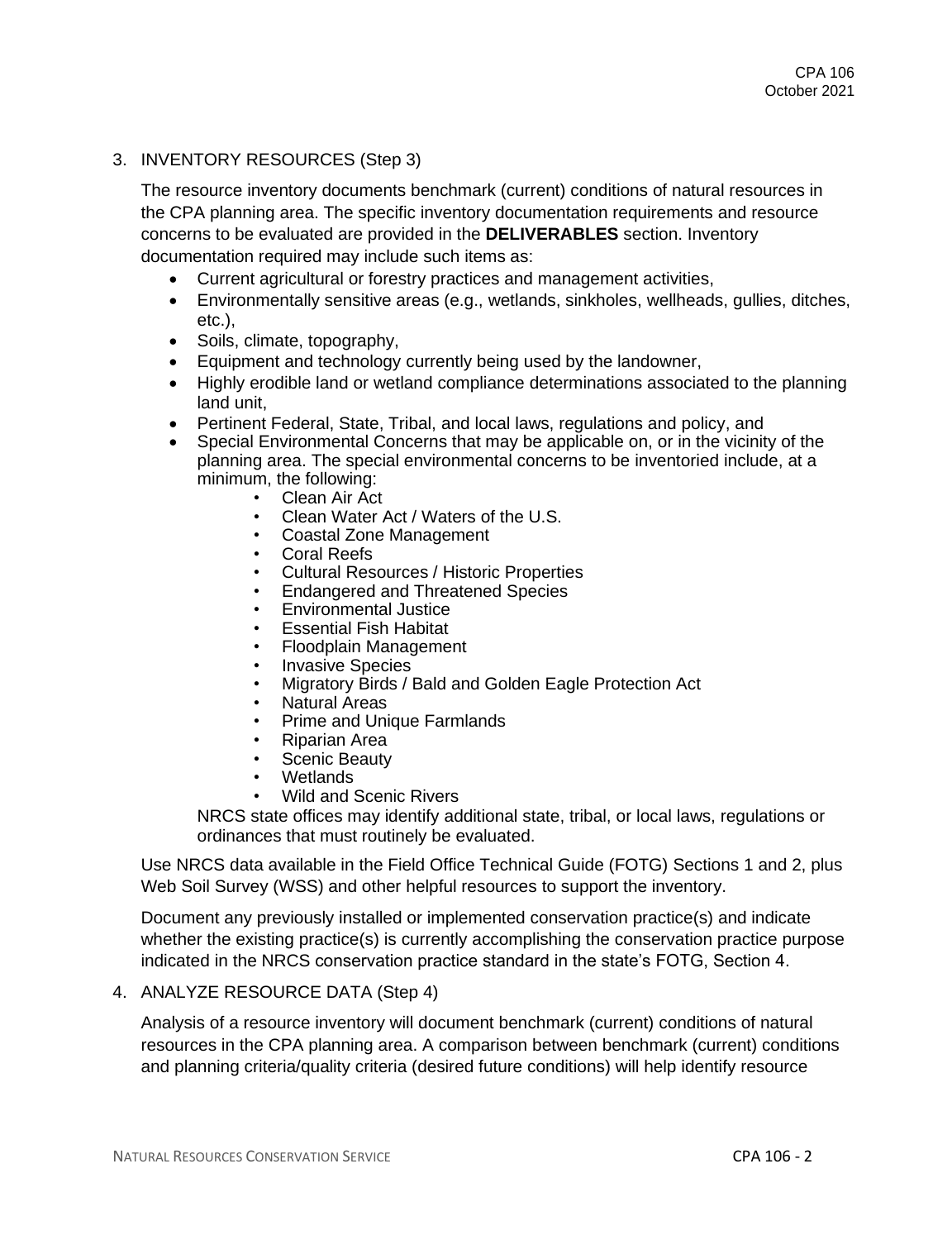concerns. Analysis and documentation requirements are provided in the **DELIVERABLES** section.

Analysis documentation will include at a minimum:

- NRCS resource concerns identified.
- Benchmark conditions,
- (as applicable) Results of assessment tools, and
- A description of the need for conservation actions.

## 5. FORMULATE ALTERNATIVES (Step 5)

At a minimum two alternatives will be developed. The first will be a no-action alternative in which current management activities are assumed to continue. The second will be an action alternative identifying a conservation practice or a system of conservation practices and management activities to address CPA identified resource concern(s). Additional action alternatives may be developed to identify different ways of achieving client objectives. Alternatives may include an appropriate mix of structural conservation practices, such as terraces, dams, and waterways; nonstructural conservation practices, such as crop residue management, or livestock exclusion. Each action alternative must meet the client's objectives and comply with Federal, State, Tribal, and local laws, regulations, and policies.

When providing technical assistance to existing organic operations, ensure recommended conservation practices and management activities are consistent with the client's Organic System Plan (OSP) and the National Organic Program (NOP) regulations. If client's objective is to transition to organic production, use CPA 138 – Conservation Plan Supporting Organic Transition.

## 6. EVALUATE ALTERNATIVES (Step 6)

The TSP will evaluate the alternatives and describe the environmental effects associated with each alternative. The analysis will be reviewed with the client. The analysis should provide the client with the information needed to select their preferred alternative.

When evaluating the no-action alternative, the TSP will provide information to the client on what will occur if current management activities continue and no new practices are implemented.

When evaluating conservation practice effects, the short and long-term effect on natural resources and the applicability and effect on special environmental concerns identified in Step-3 (Resource Inventory) must be documented. Include recommendations that will avoid or mitigate any adverse effects on soil, water, air, plants, animals (including livestock, fish, and wildlife), energy, or human concerns, as well as on special environmental concerns.

After analyzing the proposed alternatives, prepare the following documentation, at a minimum:

- Documentation of alternatives discussed (CPA-6, correspondence), (as applicable)
- Results of assessment tools,
- Considerations to avoid or mitigate any adverse effects on those unique resources and other soil, water, air, plants, animals (including livestock, fish, and wildlife), energy, or human concerns, as well as on special environmental considerations, and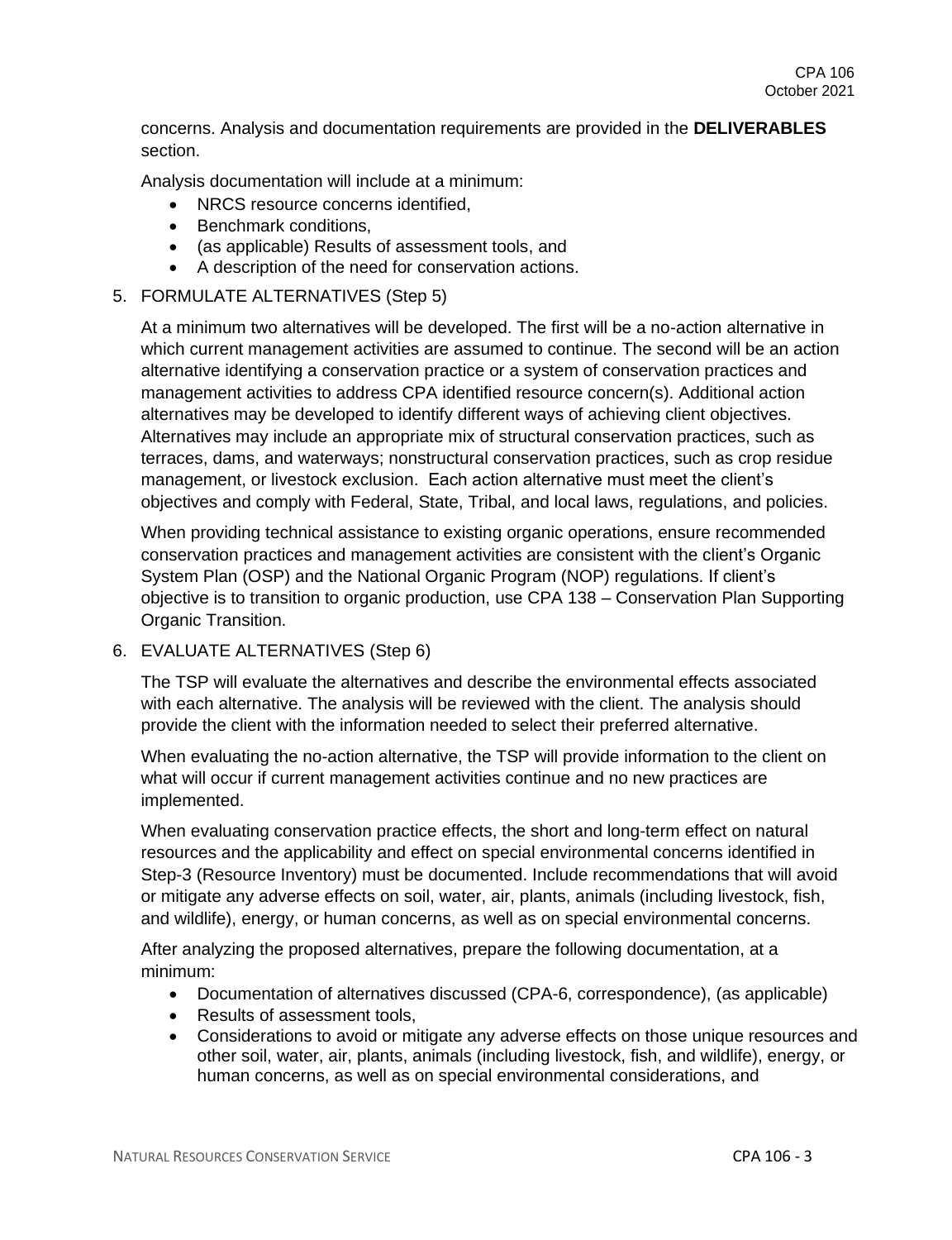- An evaluation of the alternative's effects on the client's land use, capital, labor, management, risk, profitability, and public health and safety.
- 7. CLIENT'S PREFERRED ALTERNATIVES (Step 7)

The TSP will present all alternatives to the client and document the client's preferred alternative.

### **DELIVERABLES**

Two copies (hardcopy or electronic) of the plan must be developed—one for the client and one for the NRCS field office. At the client's request, Technical Service Provider (TSP) can deliver NRCS's copy to the NRCS Field Office. The client's copy must include the maps and preferred alternative, unless the client requests other documents from this section. The NRCS copy must include all items identified herein. An additional electronic copy of the plan should also be uploaded on NRCS Registry.

The plan is developed at a property level, for all forested parcels on a property where forestryrelated conservation activities are being considered to address resource concerns. The plan includes planned combinations of structural practices, management activities, and/or land management practices for a client to address one or more resource concerns on nonindustrial private forestland where forestry-related conservation activities or practices will be planned and applied. The plan documents long-term goals (Desired Future Condition, DFC), practices, alternatives, and strategies for forest development to provide for intended future uses.

This conservation planning activity applies to nonindustrial private forest land, and in some cases other land uses where conversion to forestry is being considered, or where agroforestry practices are used. Associated agricultural land may be included when forestry activities are being considered.

The plan must meet the Natural Resource Conservation Service (NRCS) planning criteria for one or more of the following resource concerns:

- Wildlife and aquatic species
- Soil erosion
- Soil condition
- Water quality
- Plant condition

The plan may include as appropriate, but is not limited to, the conservation practices listed below:

| Code | <b>Practice Name</b>                |
|------|-------------------------------------|
| 311  | <b>Alley Cropping</b>               |
| 379  | <b>Multi-Story Cropping</b>         |
| 380  | Windbreak/Shelterbelt Establishment |
| 381  | Silvopasture                        |
| 383  | <b>Fuel Break</b>                   |
| 384  | <b>Woody Residue Treatment</b>      |
| 391  | <b>Riparian Forest Buffer</b>       |
| 394  | Firebreak                           |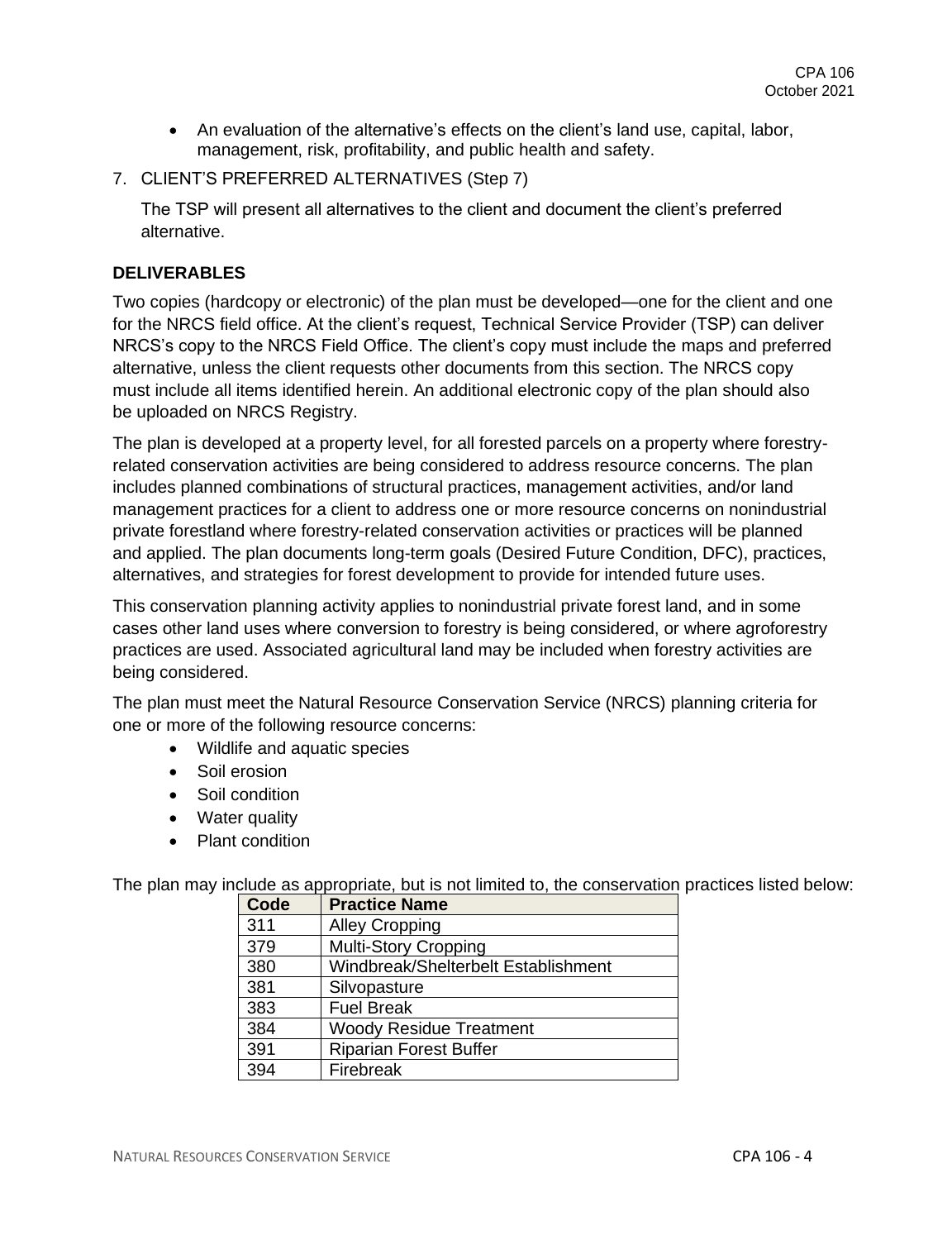| 472 | <b>Access Control</b>                    |
|-----|------------------------------------------|
| 490 | <b>Tree/Shrub Site Preparation</b>       |
| 612 | <b>Tree/Shrub Establishment</b>          |
| 650 | Windbreak/Shelterbelt Renovation         |
| 654 | Road/Trail/Landing Closure and Treatment |
| 655 | <b>Forest Trails and Landings</b>        |
| 660 | <b>Tree/Shrub Pruning</b>                |
| 666 | <b>Forest Stand Improvement</b>          |

The practices listed above are the primary NRCS forestry and agroforestry practices, but additional conservation practices may be needed to meet all the client's objectives. For all other practices, the practice shall be documented for the planned amount, the fields (or stands) where the practice is to be applied, and the planned year of application. Below are examples of additional conservation practices that may be planned on forestland:

| <b>Code</b> | <b>Practice name</b>                                 |
|-------------|------------------------------------------------------|
| 314         | <b>Brush Management</b>                              |
| 315         | <b>Herbaceous Weed Treatment</b>                     |
| 327         | <b>Conservation Cover</b>                            |
| 338         | <b>Prescribed Burning</b>                            |
| 342         | <b>Critical Area Planting</b>                        |
| 382         | Fence                                                |
| 395         | Stream Habitat Improvement and Management            |
| 560         | <b>Access Road</b>                                   |
| 578         | <b>Stream Crossing</b>                               |
| 580         | <b>Streambank and Shoreline Protection</b>           |
| 595         | Integrated Pest Management                           |
| 643         | Restoration of Rare or Declining Natural Communities |
| 644         | Wetland Wildlife Habitat Management                  |
| 645         | <b>Upland Wildlife Habitat Management</b>            |
| 647         | Early Successional Habitat Development/Management    |

Practices beyond the basic forestry/agroforestry practices may be included in a plan but the design and implementation of these will be conducted by an appropriately certified TSP for those practices.

## **1. Cover Page**

Cover page reporting the technical services provided by the TSP. Cover page(s) must include the following:

- a. Client information: Name, farm bill program, contract number, and contract item number.
- b. TSP information: name, address, phone number, email, TSP number, TSP expiration date; and county of service.
- c. CPA information: CPA name, land use(s), units, and amount.
- d. Statement by TSP that services provided:
	- i. Comply with all applicable Federal, State, Tribal, and local laws and requirements.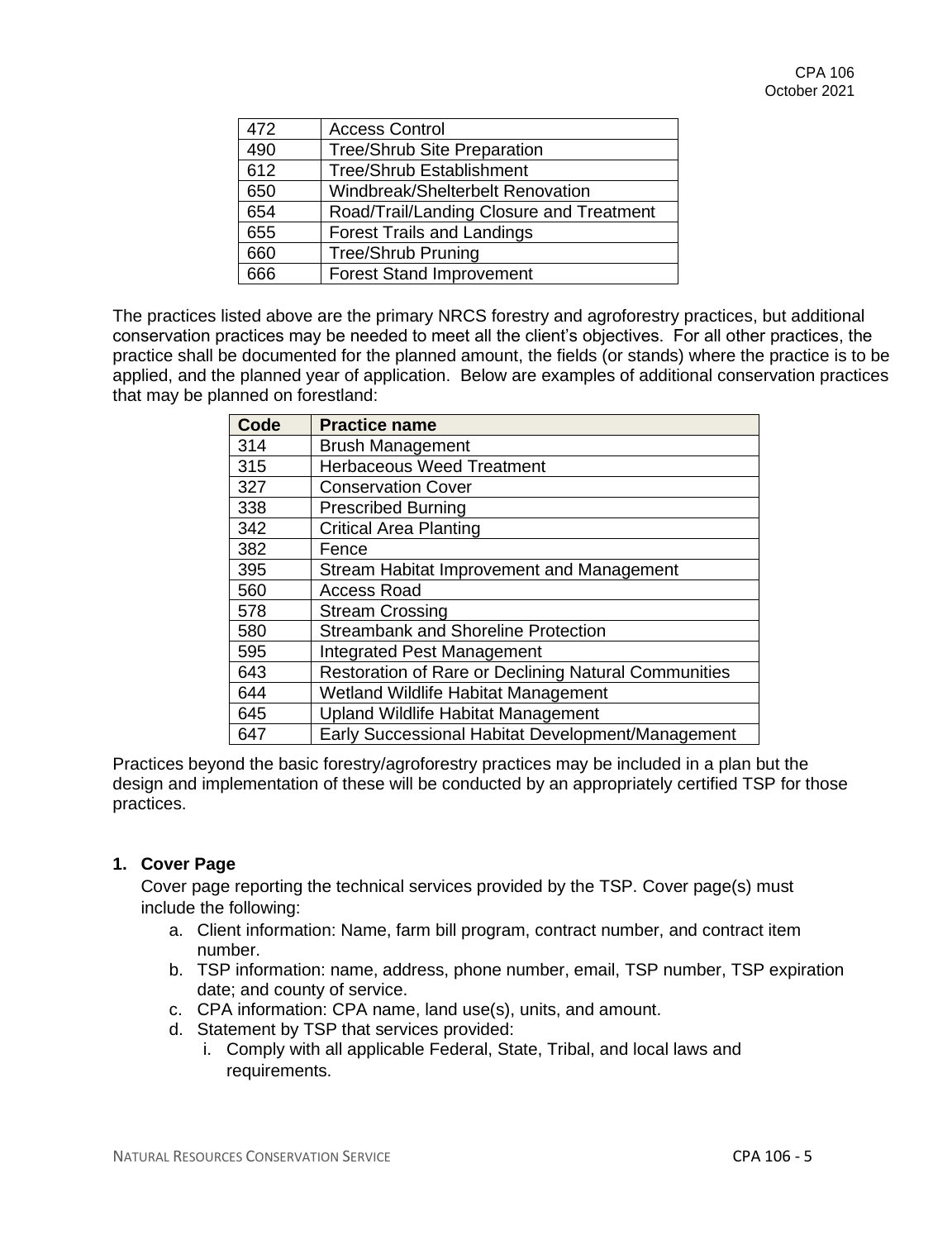- ii. Meet applicable program requirements and recommended planned practices are based on NRCS conservation practice standards and specifications.
- iii. Are consistent with and meet the conservation program goals and objectives for which the program contract was entered into by the client.
- iv. Incorporate alternatives that are both cost effective and appropriate to address the resource issues.
- e. TSP certification statement: signature and date.
- f. Client confirmation: signature and date.
- g. Block for NRCS reviewer acceptance (to be completed by NRCS): signature and date.

## **2. Conservation Assistance Notes and Correspondence**

- a. Conservation Assistance Notes (NRCS-CPA-6) or other format that includes all components of the CPA-6.
	- i. Document the client's objectives, which may include these considerations and others:
		- 1. Forest stand improvement
		- 2. Wildlife habitat/riparian areas
		- 3. Recreation
		- 4. Agroforestry
		- 5. Expected income
		- 6. Pollinator habitat and protection
	- ii. Document each interaction with the client, include notes and results of that interaction, date, and initials of the TSP.
	- iii. Document each site visit, activity in the field, results of each site visit, all parties present, date, and initials of the TSP.
- b. Any correspondence between the TSP and the client relating to the development of the CPA.

### **3. Maps**

- a. Maps to include, but not be limited to:
	- i. General location map of the planning area showing access roads to the location.
	- ii. Forest management plan base map (this may consist of several maps to account for the entire planning area). This map will specifically include:
		- Boundary lines for the Planning Land Units (PLUs) with labels (name, number, or both). A PLU is a unique geographic area, defined by a polygon, which has common land use and is owned, operated, or managed by the same client or clients. The PLU is the minimum unit for planning.
		- Acreage for each PLU.
		- Forest stand boundaries
		- Unique identifying code for each forest stand.
		- Location of sensitive resources and setbacks, if applicable.
		- Location of planned and applied conservation practices.
		- If the planning area includes nonprivate lands, such as Federal or Tribal lands, a land status map must be included to display land ownership categories (Private, State Trust, BLM, Tribal, and Territorial, etc.)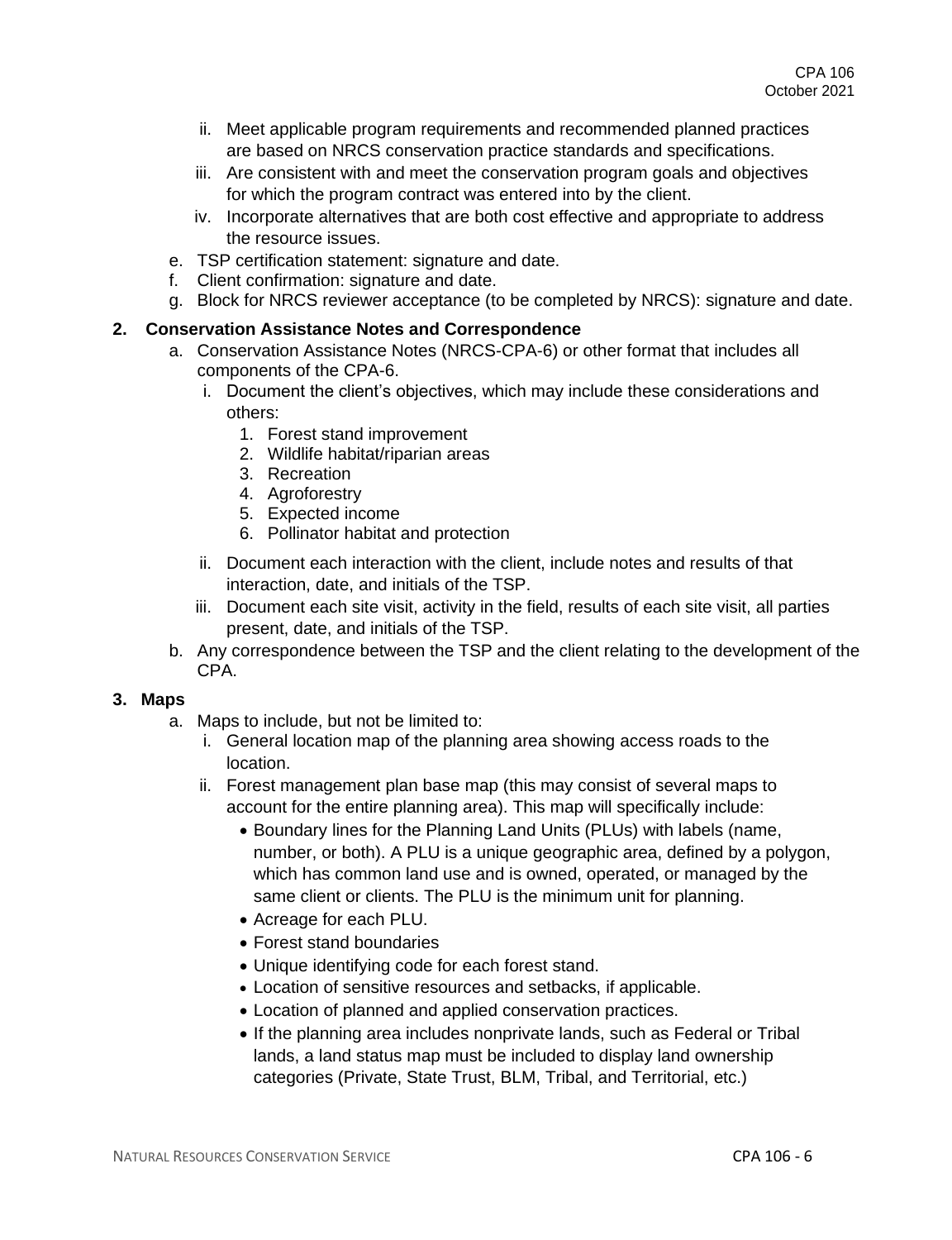- iii. Resource maps of the PLU
	- Soils maps, and other resource maps as applicable.
	- An existing Wetland delineation map, if any.
- b. At a minimum, all maps developed for the CPA will include:
	- i. Title block showing:
		- Map title.
		- Client's name (individual or business).
		- Prepared with assistance from USDA Natural Resources Conservation Service.
		- Assisted By [TSP planner's name].
		- Name of applicable conservation district, county, and State.
		- Date prepared.
	- ii. Map scale.
	- iii. Information needed to locate the planning area, such as geographic coordinates, public land survey coordinates, etc.
	- iv. North arrow.
	- v. Appropriate map symbols and a map symbol legend on the map or as an attachment.

#### **4. Conservation Plan**

A record of the client's forest management goals, which includes:

- i. PLU label (name, number, or both).
- ii. Forest stands, including client objectives and desired future condition for each stand.
- iii. NRCS conservation practice name and code for applied and planned practices required for the system.
- iv. Estimated amount planned or applied.
- v. Brief description of the planned conservation practices (practice narratives).
- vi. Dates the planned practices are scheduled to be implemented. As needed, applicable "Conservation Practice Overview" sheets or other prepared material.
- vii. Recommended forest management activities, including practice implementation, maintenance, and/or monitoring for each forest stand, with a brief description of each.
- viii. Recommended date (year) to implement the practice(s), and/or to conduct maintenance/monitoring activities.

### **5. Resource Inventory and Assessment Documentation**

- a. Inventory information or descriptive material will be used to complete property-level Template sections for the following elements, where applicable
	- i. Property description
	- ii. Property history
	- iii. Special sites and social considerations
	- iv. Air, water, and soil protection
	- v. Fish, wildlife, and biodiversity
	- vi. Protected animal and plant species
	- vii. Forest products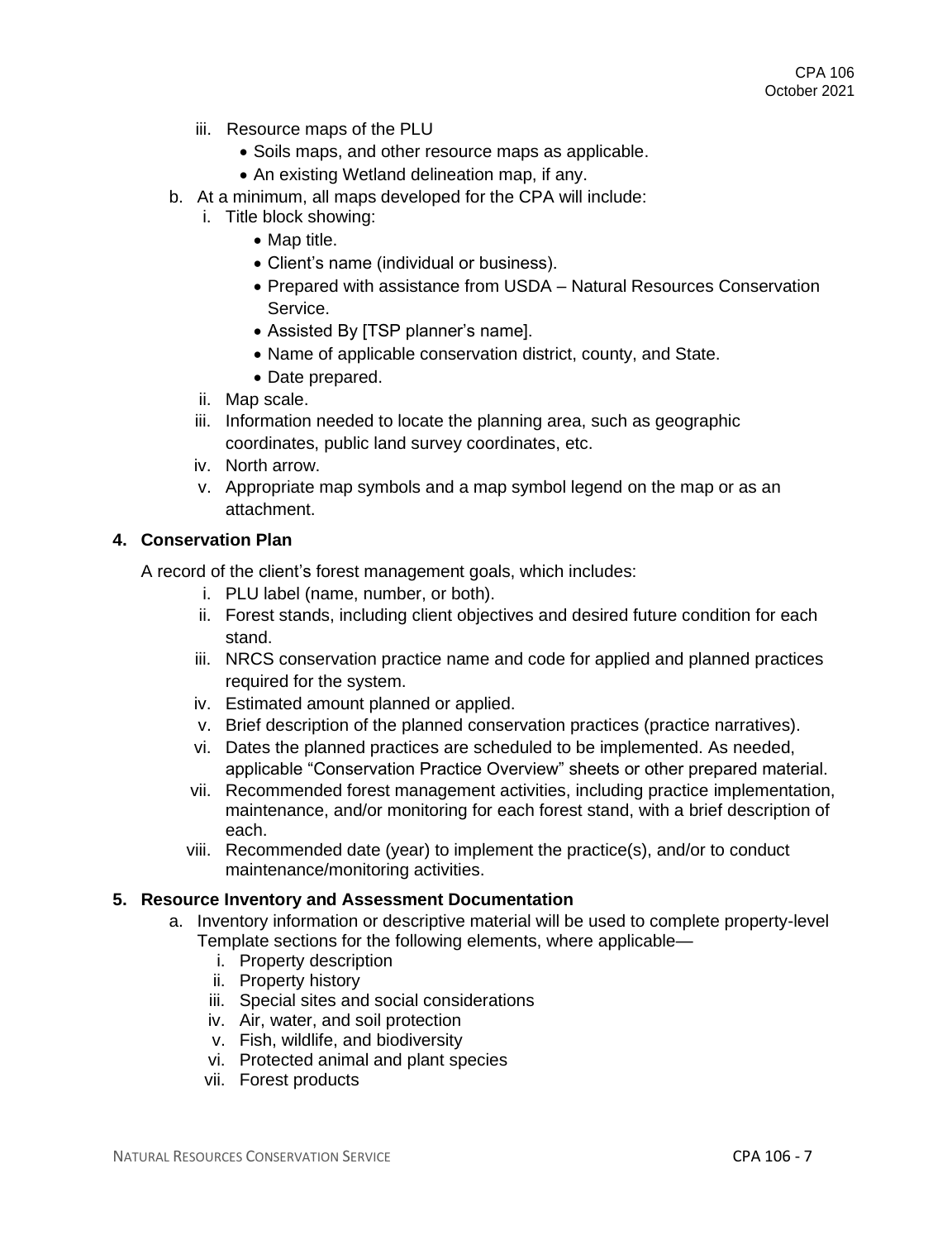- viii. Recreational uses
- ix. Aesthetic quality
- x. Grazing practices
- xi. Agroforestry
- xii. Forest health, including invasive plant species
- xiii. Archeological, cultural, and historic sites
- xiv. Wildfire risk reduction
- xv. Prescribed fire
- xvi. Carbon sequestration
- xvii. Forests of Recognized Importance (where landowners wish to align with American Tree Farm standards)
- xviii. Management of forest resources
- b. A basic stand-level summary, for each stand, will include:
	- i. Forest type
	- ii. Dominant and codominant tree species
	- iii. Basal area
	- iv. Stocking
	- v. Description of stand health where observations indicate concerns for insects, disease, fire fuels, invasive plants, mortality, poor crown ratios, impacts of past management (e.g. high-grading), etc.
	- vi. Tree growth potential based on existing information such as soil interpretations or site index
	- vii. Regeneration, if pertinent to management recommendations
	- viii. Other important stand attributes as determined by the TSP
- c. If conditions at the stand level warrant a more detailed description than appears in the property-level assessment, due to significant resource concerns or because they affect stand management recommendations, include the information in the Stand Level Information section of the ["Managing Your Woodlands"](https://www.nrcs.usda.gov/wps/PA_NRCSConsumption/download?cid=nrcseprd1361475&ext=pdf) Template. Describe benchmark (existing) conditions, past conditions, and any resource concerns or limitations, if relevant, associated with:
	- i. Protected species and cultural resources
	- ii. Adjacent stand or ownerships that present opportunities or limitations to management options
	- iii. Recreation uses by the landowner, if any
	- iv. Access to the stand and conditions of roads, trails, landings, and stream crossings, and their condition
	- v. Soil descriptions including relevant soil interpretations
	- vi. Physiography, including slope, topography, and aspect
	- vii. Streams, wetlands, ponds, and lakes
	- viii. Past management, harvesting, natural disturbance events, and land use history
	- ix. Grazing practices
	- x. Potential for carbon sequestration (optional)
	- xi. Fish and wildlife species and habitat elements
	- xii. Risk of insect and disease infestation
	- xiii. Noxious and invasive plant species
	- xiv. Reforestation and afforestation opportunities
	- xv. Prescribed burning opportunities (optional)
	- xvi. Wildfire risk (surface and crown fires)